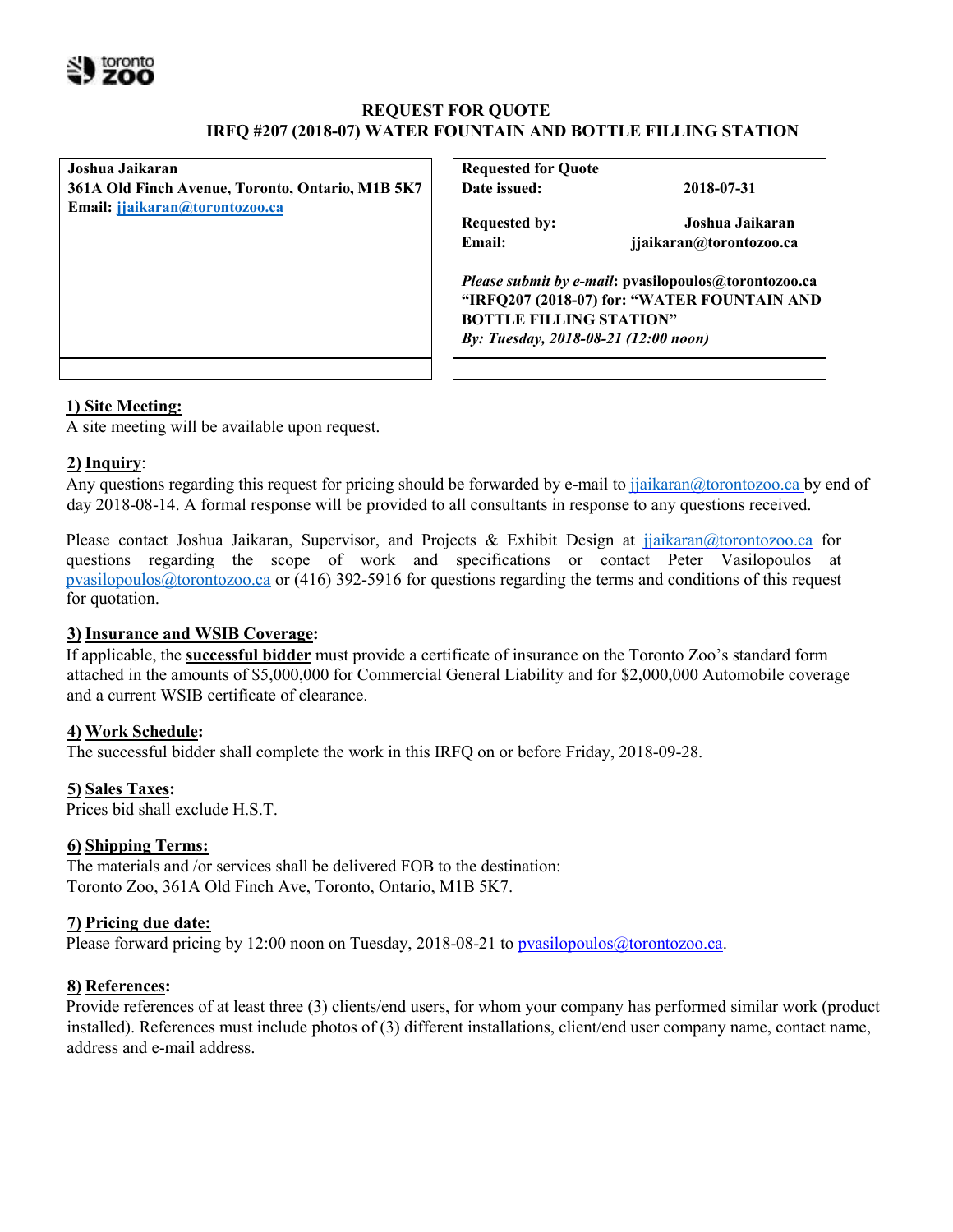## **Please provide a lump sum quote for the requirements detailed below:**

## **SPECIFICATIONS/SCOPE OF WORK**

The work shall commence once the project has been awarded and a Purchase Order issued. The scope of work includes the supply and deliver of: one (1) wall mounted (interior) – water fountain and bottle filling station combo unit, and one (1) wall mounted (exterior) – water fountain and bottle filling station combo unit at the Toronto Zoo. All work is to be completed in accordance with specifications in the Request for Quotation (RFQ). The contractor is responsible for all pricing and all other arrangements with all subcontractors as required.

The following is a list of minimum requirements for the wall mounted (interior) – water fountain and bottle filling station combo unit:

- Rated for indoor use
- AODA/ADA Compliant
- Non-refrigerated
- Manufactured with lead-free materials
- Antimicrobial bubbler
- Comply with all US and Canadian requirements
- Non-filtered, but filter compatible
- Low energy use

The following is a list of minimum requirements for the wall mounted (exterior) – water fountain and bottle filling station combo unit:

- Weatherproofing, rated for outdoor use
- AODA/ADA Compliant
- Non-refrigerated
- Manufactured with lead-free materials
- Antimicrobial bubbler
- Comply with all US and Canadian requirements
- Non-filtered, but filter compatible
- Low energy use
- Corrosion-resistant protection from the elements
- Vandal-resistant
- **•** Freeze Resistant

The following is a list of minimum requirements for the optional freestanding (exterior) – water fountain and bottle filling station combo unit:

- Weatherproofing, rated for outdoor use
- AODA/ADA Compliant
- Non-refrigerated
- Manufactured with lead-free materials & construction
- Antimicrobial bubbler
- Comply with all US and Canadian requirements
- Non-filtered, but filter compatible
- Low energy use
- Corrosion-resistant protection from the elements
- Vandal-resistant
- Freeze Resistant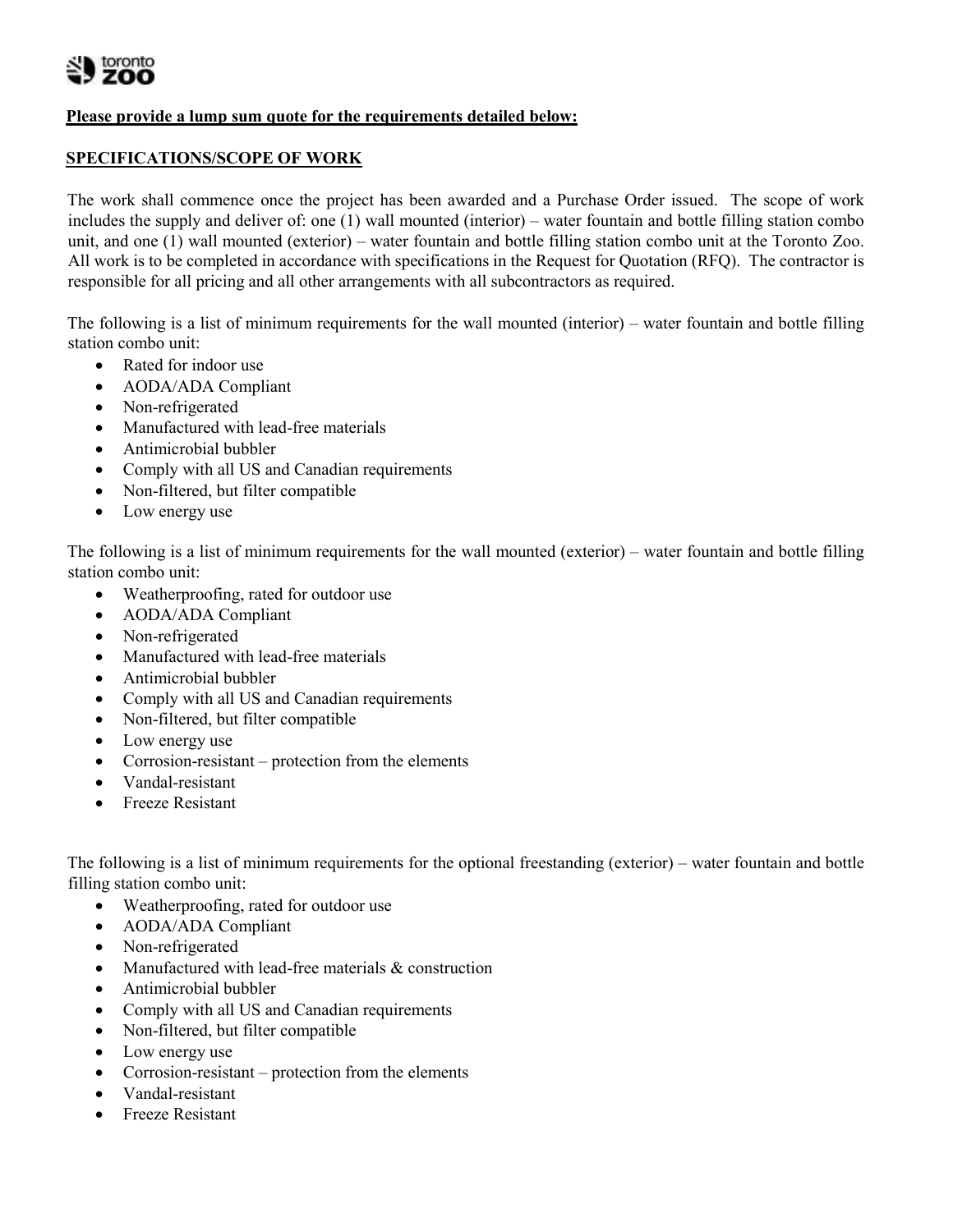

Unless otherwise noted, the following is a list of additional ideal specifications for the unit(s), but not required:

- Renewable energy production metering
- Solar energy supply
- Built in Canada, or locally sourced
- Electronic display(s) displays information such as water bottles filled, filter changes, advertisements, etc.
- No additional modifications/parts required for filter install
- No-touch sensor for filling water bottles, with automatic shut-off timer
- Vandal-resistant
- Built-in strainer which stops particles before entering waterway
- Antimicrobial push pads
- Water saver bubbler
- Stream height adjustment
- Various finishes available

## **PRICING SUMMARY: Itemized Prices**

(HST extra)

| <b>DESCRIPTION</b>                                                                                                                                                                                                                                                                                     | Price complete excluding<br><b>HST</b> |
|--------------------------------------------------------------------------------------------------------------------------------------------------------------------------------------------------------------------------------------------------------------------------------------------------------|----------------------------------------|
| Supply a wall mounted (interior) $-$ water fountain and bottle filling<br>station combo unit.                                                                                                                                                                                                          |                                        |
| Please list and attach all drawings and specifications for the<br>recommended product included in the unit quote. The recommended<br>product must meet the minimum requirements as described in 3.0 of this<br>RFQ. Please provide a list of any ideal requirements that have been met<br>or provided. | $\mathcal{S}$<br>/unit                 |
| Supply a wall mounted (exterior) - water fountain and bottle filling<br>station combo unit.                                                                                                                                                                                                            |                                        |
| Please list and attach all drawings and specifications for the<br>recommended product included in the unit quote. The recommended<br>product must meet the minimum requirements as described in 3.0 of this<br>RFQ. Please provide a list of any ideal requirements that have been met<br>or provided. | $\mathcal{S}$<br>/unit                 |
| Supply a freestanding (exterior) – water fountain and bottle filling<br>station combo unit.                                                                                                                                                                                                            |                                        |
| Please list and attach all drawings and specifications for the<br>recommended product included in the unit quote. The recommended<br>product must meet the minimum requirements as described in 3.0 of this<br>RFQ. Please provide a list of any ideal requirements that have been met<br>or provided. | \$<br>/unit                            |
| <b>COMMITMENT TO DELIVER</b>                                                                                                                                                                                                                                                                           | YES / NO                               |
| Please confirm that you are able to supply by 2018-09-28.<br>If NO, please state alternate date.                                                                                                                                                                                                       |                                        |

| WARRANTY                                                                  | YES / NO |
|---------------------------------------------------------------------------|----------|
| Please confirm at least a five $(5)$ year warranty upon completion of the |          |
| project. If greater than five (5), please specify. If NO, please specify. |          |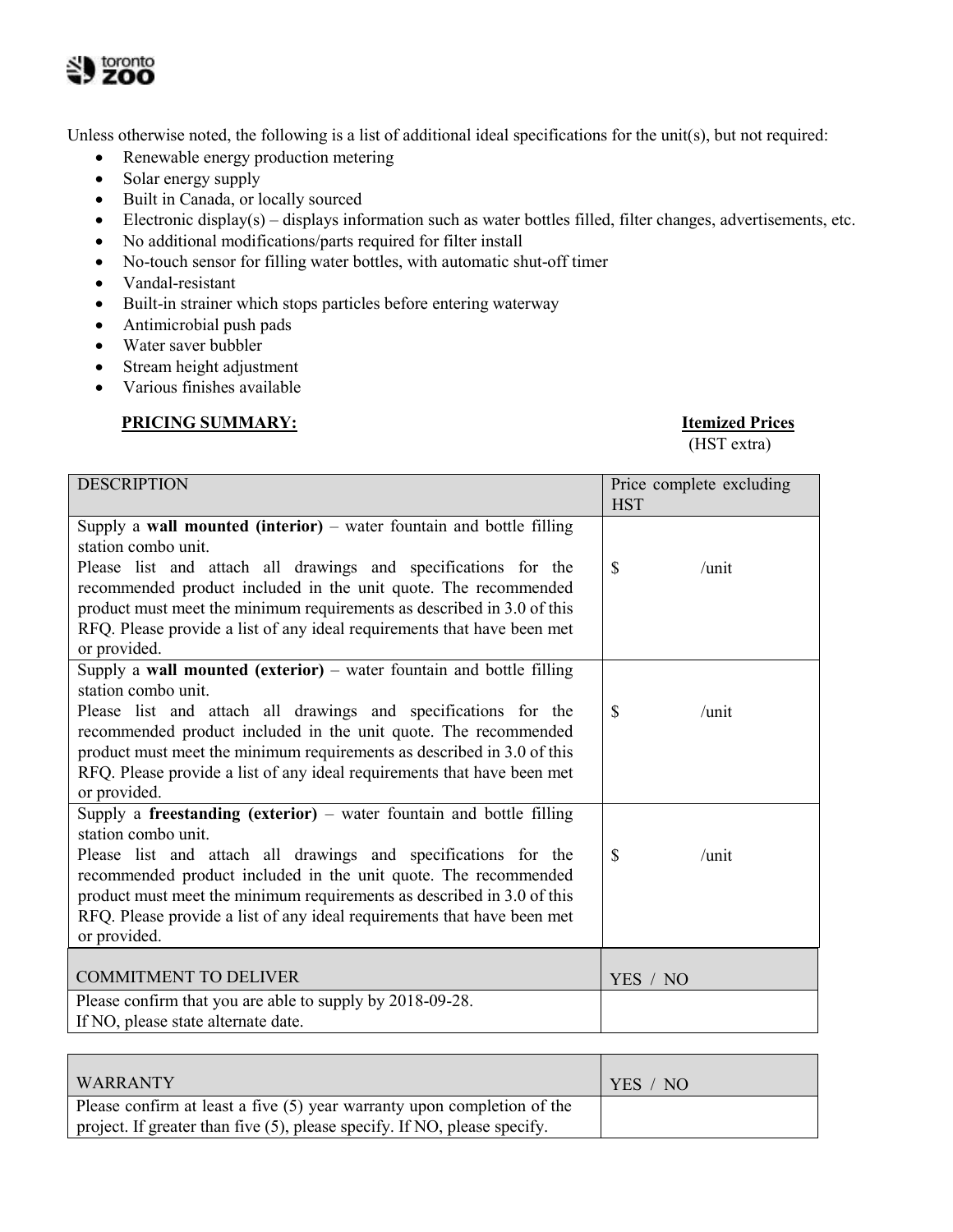

| <b>DISCOUNT</b>                                                                                                                                                                                                                    | Discount          | Min.<br>Purch<br>ase |
|------------------------------------------------------------------------------------------------------------------------------------------------------------------------------------------------------------------------------------|-------------------|----------------------|
| Discount for multiple unit purchase                                                                                                                                                                                                | $\frac{0}{0}$     |                      |
|                                                                                                                                                                                                                                    | Discount          | Days                 |
| Discount allowed for prompt payment and period within which invoice<br>must be paid to qualify.                                                                                                                                    | $\frac{0}{0}$     |                      |
|                                                                                                                                                                                                                                    | Discount/Donation |                      |
| Charity Status: The Toronto Zoo is a registered charitable organization<br>(registration #BN 119216398RR0001) and accordingly may be eligible<br>for preferred pricing which should be reflected in the Quotation as<br>submitted. |                   |                      |

All pricing is to be in Canadian Dollars.

Terms of Payment: if other than net 30 days (discounts for quick payment):

**I/We offer to supply the goods/services specified in the IRFQ; at the lump sum price above; all in accordance with the attached terms and conditions, specifications and (drawings, if applicable).** 

\_\_\_\_\_\_\_\_\_\_\_\_\_\_\_\_\_\_\_\_\_\_\_\_\_\_\_\_\_\_\_\_\_\_\_\_\_\_\_\_\_\_\_\_\_\_\_\_\_\_\_\_\_\_\_\_\_\_\_\_\_\_\_\_\_\_\_\_\_\_\_\_\_\_\_\_

| <b>COMPANY INFORMATION</b>                  |           |        |  |  |  |
|---------------------------------------------|-----------|--------|--|--|--|
| Company Name:                               |           |        |  |  |  |
| Name of authorized Signing<br>Officer:      |           | Title: |  |  |  |
| Signature of authorized Signing<br>Officer: |           | Date:  |  |  |  |
| Contact Name:                               |           | Title: |  |  |  |
| Address:                                    |           |        |  |  |  |
| Telephone #:                                | Fax #:    |        |  |  |  |
| Email:                                      | Web Site: |        |  |  |  |
| HST#:                                       |           |        |  |  |  |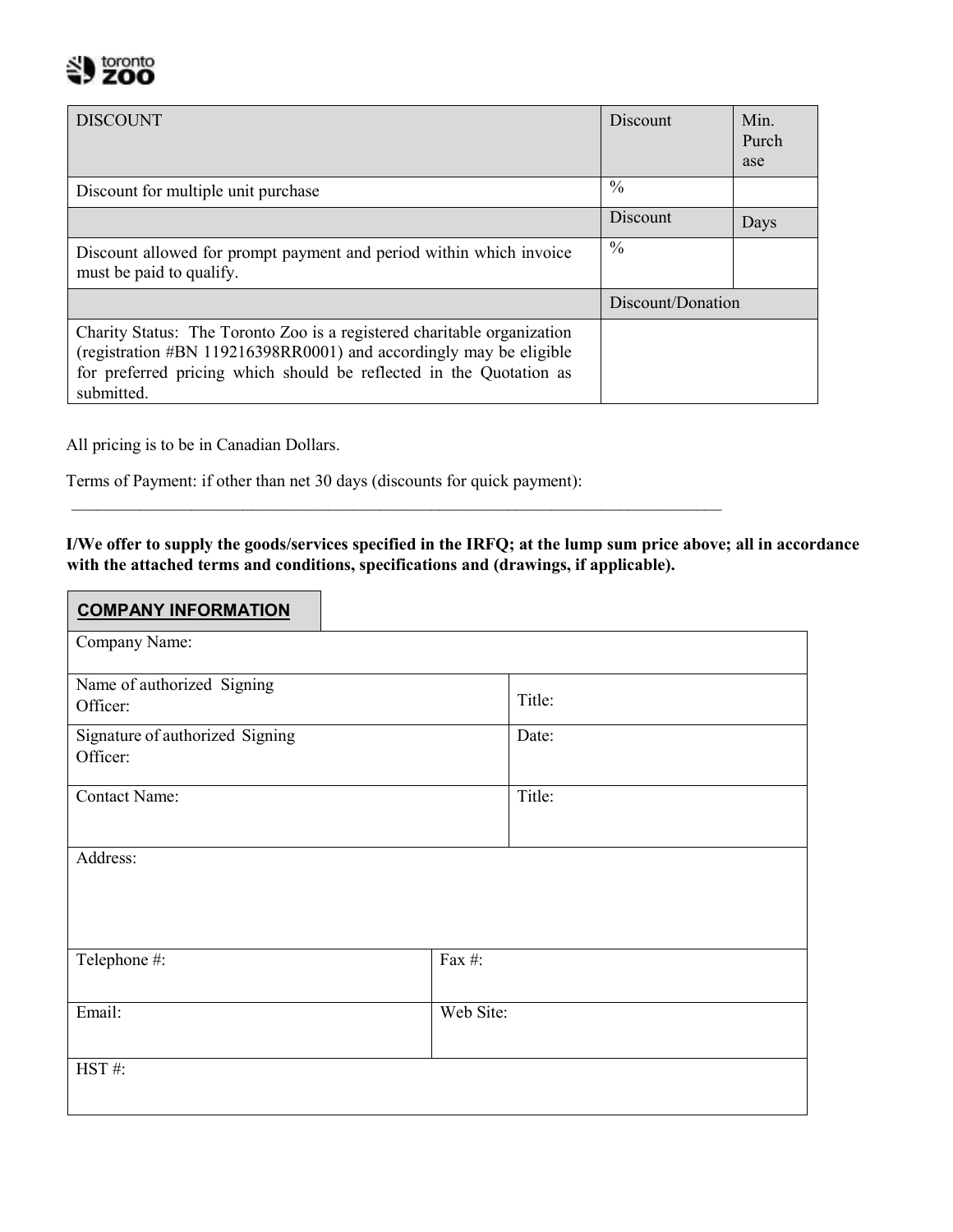

Wherever used in the Quotation the word "Board" or "Zoo" means the Board of Management of the Toronto Zoo and the word "Vendor" or "Contractor" means the person or persons or Corporation to whom the purchase order is issued.

Wherever used in these General Conditions, or in the Plans, Drawings, Profiles, Instruction to bidders, Specifications or Statutory Declarations forming part of the Contract,

## **2. SUBMISSION OF BID**

Bids must be submitted on the form supplied by the Toronto Zoo unless otherwise provided herein.

Bids must not be restricted by a statement added to the bid form or by a covering letter, or by alterations to the bid form supplied unless otherwise provided in the document.

The bid must be signed by a designated signing officer of the bidding firm.

If a joint bid is submitted, it must be signed and addressed on behalf of each of the bidders.

Bids must be legible, written in ink, or typewritten. Erasures, over-writing or strikeouts must be initialed by the person signing on behalf of the bidder.

Bids received after the closing time specified in the documents will not be considered and will be returned unopened.

Should a dispute arise from the terms and conditions of any part of the contract, regarding meaning, intent or ambiguity, the decision of the Toronto Zoo shall be final.

## **3. VENDOR ASSURANCE:**

Unless otherwise stated, the goods, material, articles, equipment, work or services, specified or called for in or under this Quotation, shall be delivered or completely performed, as the case may be, by the Vendor as soon as possible and in any event within the period set out herein as the guaranteed period of delivery or completion

#### **4. CONTRACT DOCUMENTS AND ORDER OF PRECEDENCE**

The contract consists of the documents aforementioned.

These documents and portions thereof, take precedence in the order in which they are named above, notwithstanding the chronological order in which they are issued or executed.

The intent of the contract is that the company shall supply work, which is fit and suitable for the Toronto Zoo's intended use and complete for an intended use.

None of the conditions contained in the bidder's (seller's) standard or general (printed) conditions of sale shall be of any effect unless explicitly agreed to by the Toronto Zoo and set forth in the purchase order or specifically referred to therein.

## **5. FORMAL CONTRACT**

The Vendor may be required and shall, if requested by the solicitor for the Board so to do, to execute and enter into a formal contract that is satisfactory to the solicitor for the Board, in order to document the contract resulting from this Quotation and to embody indemnity and related provisions that in the opinion of such solicitor are required to protect the Board.

#### **6. CLARIFICATION OF THE DOCUMENT**

Any clarification of the Document required by the Bidder prior to submission of its bid shall be requested through the Toronto Zoo's contact identified in the document. Any such clarifications so given shall not in any way alter the document and the company and the Toronto Zoo hereby agree that in no case shall oral arrangements be considered.

No officer, agent or employee of the Toronto Zoo is authorized to alter orally any portion of these documents.

During the period prior to submission of bids, alterations will be issued to bidders as written addenda. The bidder shall list in its bid all addenda that were considered when its bid was prepared.

#### **7. PROOF OF ABILITY**

The bidder may be required to show, in terms of experience and facilities, evidence of its ability, as well as that of any proposed subcontractor, to perform the work by the specified delivery date.

#### **8. COUNTRY OF ORIGIN**

Wherever possible, the goods, services, materials, articles or equipment, specified or called for in or under this Quotation, shall be of Canadian origin and manufacture.

## **9. DELIVERY**

Time shall be material and of the essence of the contract.

The prices stated in this Quotation cover the services, material, articles or equipment referred to herein, being delivered F.O.B. Toronto Zoo, freight, express, duty and all other charges prepaid, unless otherwise indicated herein. A detailed delivery ticket or piece tally, showing the exact quantity of goods, material, articles or equipment shall accompany each delivery. A receiver's receipt shall not bind the Board to accept the goods, material, articles or equipment covered thereby, or the particulars of the delivery ticket or piece tally therefore. The Vendor shall not be entitled to any interest upon any bill due to delay in its approval by the CEO of the Toronto Zoo or his designate

## **10. INVOICING**

Unless otherwise indicated herein, the prices stated are payable in Canadian Funds at the head office of the Board. Any Goods and Services Tax applicable shall be shown as a separate item. The Vendor's GST registration number must be indicated on the invoice. The Vendor shall clearly show any special charges such as packaging and freight as separate items on the invoice. Payments to non-resident Vendors may be subject to withholding taxes under the Income Tax Act (Canada). Unless a non-resident Vendor provides the Board with a letter from Revenue Canada, Taxation waiving the withholding requirements, the Board will withhold the taxes it determines are required under the Income Tax Act (Canada). All payments are subject to terms of Net 30 days from receipt of goods/services.

#### **11. PRICING REQUIREMENT**

Prices shall be in Canadian Funds, quoted separately for each item stipulated, F.O.B. the point specified therein.

All prices bid shall include applicable customs duty, excise tax, freight, insurance, and all other charges of every kind attributable to the work, and where applicable, H.S.T. shall be extra and not shown, unless otherwise specified.

If the bidder intends to manufacture or fabricate any part of the work outside of Canada, it shall arrange its shipping procedures so that its agent or representative in Canada is the importer of record for customs purposes.

Except as provided elsewhere in this document, the prices bid shall not be subject to adjustment for any cost of the work to the company.

Prices bid must include all incidental costs and the Company shall be deemed to be satisfied as to the full requirements of the bid. No claims for extra work will be entertained and any additional work must be authorized in writing prior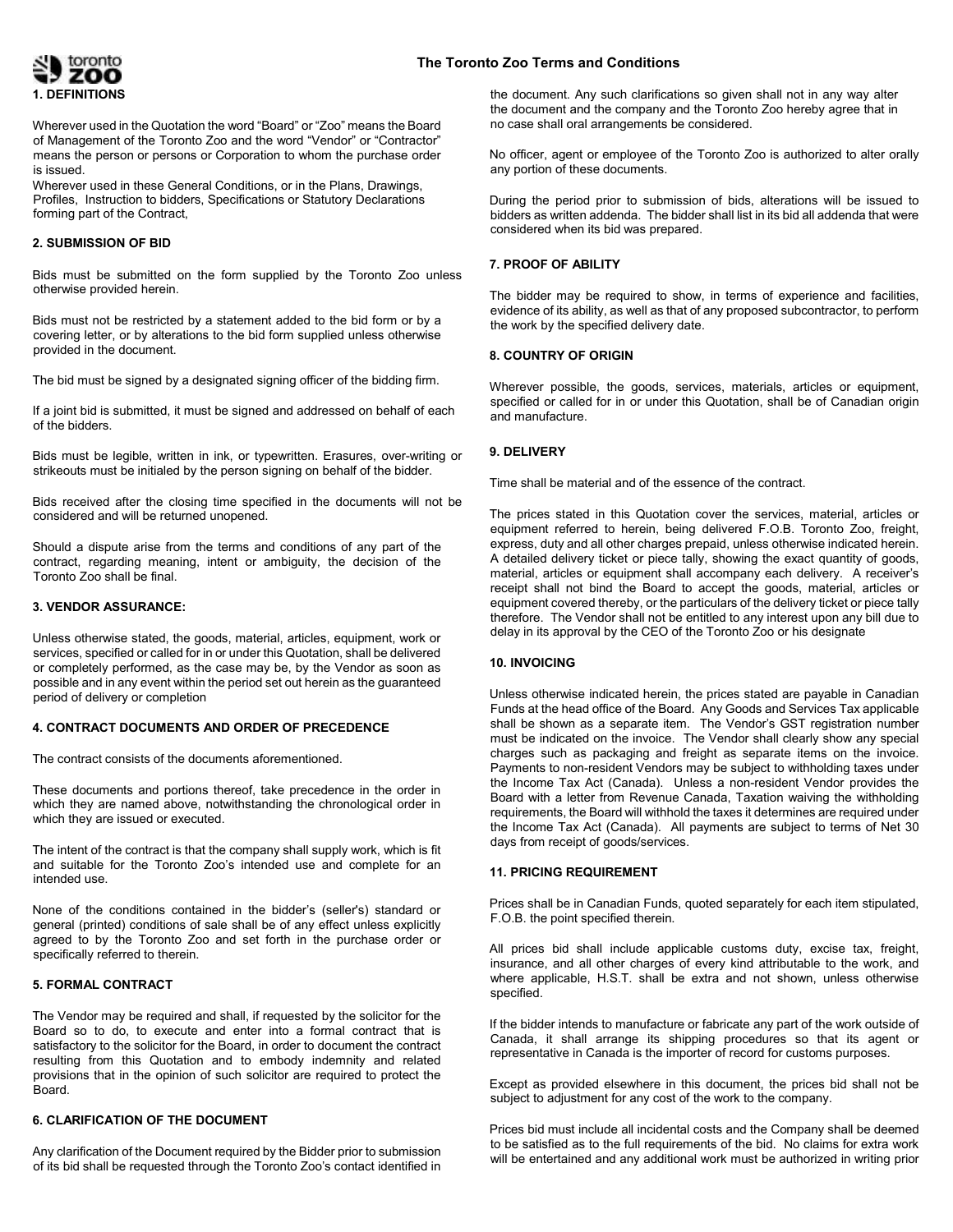

to commencement. Should the Company require more information or clarification on any point, it must be obtained prior to the submission of the bid.

Should any additional tax, duty or any variation in any tax or duty be imposed by the Government of Canada or the Province of Ontario become directly applicable to work specified in this document subsequent to its submission by the Bidder and before the delivery of the work covered thereby pursuant to a purchase order issued by the Toronto Zoo appropriate increase or decrease in the price of work shall be made to compensate for such changes as of the effective date thereof.

#### **12. OFFICIAL AGREEMENT**

No verbal arrangement or agreement, relating to the goods, material, articles, equipment, work or services, specified or called for under this Quotation, will be considered binding, and every notice advice or other communication pertaining thereto, must be in writing and signed by a duly authorized person.

#### **13. TERMS OF PAYMENT**

Payment made be made 30 days after delivery pursuant to the Bidder submitting an invoice, contract requirements being completed and work being deemed satisfactory.

Where progress payment terms are specified, the Toronto Zoo will accept billing for 100 percent of the actual value of each element of the work performed in each month and accepted by the Toronto Zoo.

Where required by the Construction Lien Act appropriate monies may be held back until 60 days after the completion of the work.

Payments made hereunder, including final payment shall not relieve the company from its obligations or liabilities under the contract.

Acceptance by the company of the final payment shall constitute a waiver of claims by the company against the Toronto Zoo, except those previously made in writing in accordance with the contract and still unsettled.

The Toronto Zoo shall have the right to withhold from any sum otherwise payable to the company such amount as may be sufficient to remedy any defect or deficiency in the work, pending correction of the same.

#### **14. PATENTS AND COPYRIGHTS**

The company shall, at its expense, defend all claims, actions or proceedings against the Toronto Zoo based on any allegations that the work or any part of the work constitutes and infringement of any patent, copyright or other proprietary right, and shall pay to the Toronto Zoo all costs, damages, charges and expenses, including its lawyers' fees on a solicitor and his own client basis occasioned to the Toronto Zoo by reason thereof.

The company shall pay all royalties and patent license fees required for the work.

If the work or any part thereof is in any action or proceeding held to constitute an infringement, the company shall forthwith either secure for the Toronto Zoo the right to continue using the work or shall at the company's expense, replace the infringing items with non-fringing work or modify them so that the work no longer infringes.

#### **15. ASSIGNMENT AND SUBCONTRACTING**

The company shall not assign or subcontract the contract or any portion thereof without the prior written consent of the Toronto Zoo.

## **16. LAWS AND REGULATIONS**

The company shall comply with relevant federal, provincial and municipal statues, regulations and by-laws pertaining to the work and its performance.

The company shall be responsible for ensuring similar compliance by its suppliers and subcontractors.

The contract shall be governed by and interpreted in accordance with the laws of the Province of Ontario.

#### **17. CORRECTION OF DEFECTS**

If at any time prior to one year (or specified warranty/ guarantee period if longer than one year) after the actual delivery date of the equipment (or completion of the work) any part of the equipment (or work) becomes defective or is deficient or fails due to defect in design, material or workmanship, or otherwise fails to meet the requirements of the contract, then the company, upon request, shall make good every such defect, deficiency or failure without cost to the Toronto Zoo. The company shall pay all transportation costs for parts and/or equipment both ways between the company's factory or repair depot and the point of use.

#### **18. BID ACCEPTANCE**

The Toronto Zoo reserves the right to award by item, or part thereof, Toronto Zoos of items, or parts thereof, or all items of the document and to award contracts to one or more bidders submitting identical bids as to price; to accept or reject any bids in whole or in part; to waive irregularities and omissions, if in so doing, the best interests of the Toronto Zoo will be served. No liability shall accrue to the Toronto Zoo for its decision in this regard.

Unless otherwise specified, bids shall be irrevocable for 60 days after the official closing time.

The placing in the mail or delivery to the Bidder's shown address given in the bid of a notice of award to a bidder by the Toronto Zoo shall constitute notice of acceptance of contract by the Toronto Zoo to the extent described in the notice of award.

### **19. PURCHASING – POLICIES AND PROCEDURES**

Bids will be called, received, evaluated, accepted and processed in accordance with the Toronto Zoo's Purchasing policies and procedures and related procedures (copy available upon request). By submitting a bid for this contract, the bidder agrees to be bound by the terms and conditions of such by-law any amendments thereto and related procedures, as fully as if it were incorporated herein.

If the company: commits any act of bankruptcy; or if a receiver is appointed on account of its insolvency or in respect of any of its property; or if the company makes a general assignment for the benefit of its creditors; then, in any such case, the Toronto Zoo may, without notice: terminate the contract.

If the company: fails to comply with any request, instruction or order of the Toronto Zoo; or fails to pay its accounts; or fails to comply with or persistently disregard statutes, regulations, by-laws or directives of relevant authorities relating to the work; or fails to prosecute the work with skill and diligence; or assigns or sublets the contract or any portion thereof without the Toronto Zoo's written consent; or refuses to correct defective work; or is otherwise in default in carrying out its part of any of the terms, conditions and obligations of the contract, then, in any such case, the Toronto Zoo may, upon expiration of ten days from the date of written notice to the company, terminate the contract.

Any termination of the contract by the Toronto Zoo, as aforesaid, shall be without prejudice to any other rights or remedies the Toronto Zoo may have.

#### If the Toronto Zoo terminates the contract, it is entitled to:

i) take possession of all of the work in progress, materials and construction equipment then at the project site (at no additional charge for the retention or use of the construction equipment), and finish the work by whatever means the Toronto Zoo may deem appropriate under the circumstances;